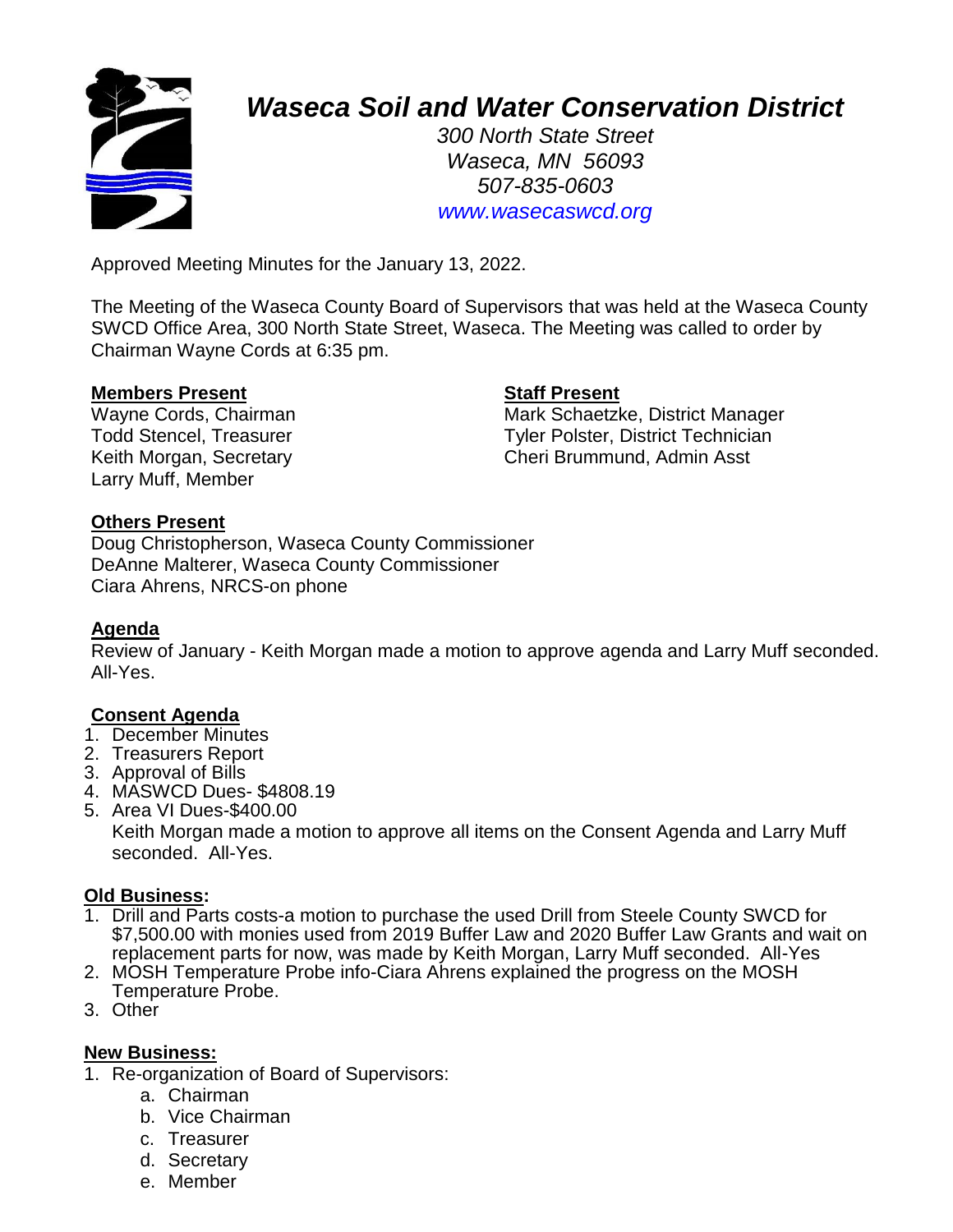Wayne Cords made a motion that all positions stay the same as 2021, Todd Stencel seconded. All-Yes

- 2. Annual Approvals
	- a. Bank
		- i. Wayne Cords + on line banking
		- ii. Scott Hildebrandt
		- iii. Todd Stencel
		- iv. Keith Morgan
		- v. Larry Muff
		- vi. Cheri Brummund + on line banking

Wayne Cords made a motion that all positions stay the same as 2021, Larry Muff seconded. All-Yes.

- b. Committees and Appointments
	- i. Personnel
	- ii. Budget and Planning
	- iii. County Water Plan
	- iv. GBERBA
	- v. South Central Technical Service Area (SCTSA)
	- vi. Waseca Lakes Association
	- vii. Lake Elysian Association
	- viii. Commissioner Contact
	- ix. Clean River Partners
	- x. Cannon River-One Watershed One Plan
	- xi. Le Sueur River Watershed Network
	- xii. Le Sueur River One Watershed One Plan

Wayne Cords made a motion that all positions stay the same as 2021 with the addition of Scott Hildebrandt becoming the alternate for CRP and CR1W1P, Todd Stencel seconded. All-Yes.

- c. Other Approvals
	- i. Meeting Date and time-same
	- ii. Compensation-same with increase on mileage to .585/mi-IRS limits
	- iii. Financial Institution-same
	- iv. Newspaper-New Richland Star
	- v. Radio Station-KOWZ

Todd Stencel made a motion to make increase in mileage limit, and change newspaper to New Richland Star and keep all others the same. Larry Muff seconded. All-Yes.

- 3. New Office Lease ending 12-31-2022 approval-Todd Stencel made a motion to approve and Keith Morgan seconded. All-Yes.
- 4. Minnesota Pay Equity Report required by MMB (MN Management & Budget) every 3 yrs. need approval and signature. Ok-noted
- 5. Cannon River Watershed Joint Powers Board Dues- \$2,000-Larry Muff made a motion to cut the amounts paid to \$1,000-there was no second-motion died. Wayne Cords made a motion to approve payment of \$2,000 for dues and Keith Morgan seconded. All-Yes.
- 6. GBERBA MAWQCP-\$200.00 Certification Incentive for Dan Roemhildt-Keith Morgan made a motion to approve and Todd Stencel seconded. All-Yes.
- 7. Peterson 2021 Audit Bid Approval \$3,150-Todd Stencel made a motion to approve and Keith Morgan seconded. All-Yes.
- 8. Concur with Mark's engineering and ecological Job Approval Authority- Todd Stencel made a motion to approve and Keith Morgan seconded. All-Yes.
- 9. Go with Postcard Printing for Soil Health commercial or in house (250 cards)
	- a. Church Offset Printing Standard  $$162.00 + Post$ age  $5.5\overline{\smash{\times}} 8.5 \overline{\smash{\times}} 175.00 + Post$ age
	- b. Personalized Print Standard \$116.00 + Postage 5.5 X 8.5 \$160.00 + Postage(not addressed nor mailed)
	- c. In house- Standard \$30.00 + Postage 5.5 X 8.5 \$30.00 + Postage

Todd Stencel made a motion to do postcards in house, Keith Morgan seconded. All-Yes.

10. FYI Cost of signs will be \$1406.61-Noted-go ahead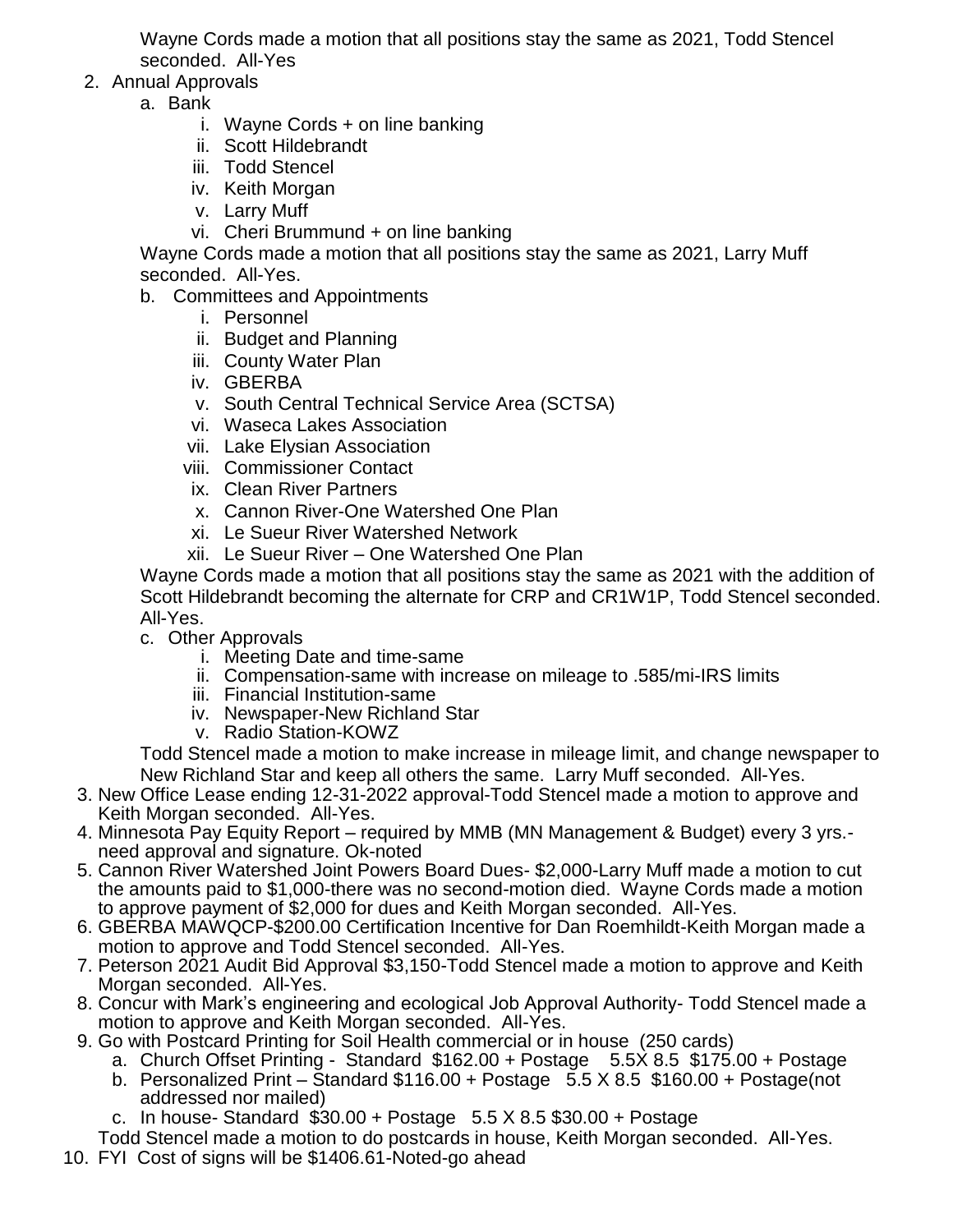#### **Supervisor/Meeting Reports:**

1. Larry Muff discussed information on the Le Sueur 1W1P. He also gave additional comments on Boot Creek on concepts, designs, and starting points with landowners.

#### **Agency Reports/Commissioners:**

- 1. Ciara Ahrens, NRCS reported that Equip is up 2X over last year and RCCP has 1 app in Waseca Co. She also reported that the NRCS Offices are still closed to the public at this time.
- 2. De Malterer reported on items on the Le Sueur 1W1P, and shared ideas on the Boot Creek Project.
- 3. Doug Christopherson inquired about a landowner question.

#### **Staff Reports:**

- 1. Cheri Brummund reported that she had entered and submitted all grant information in the first week of January and almost all have been approved. She has also done some state reports but is waiting for more information from accountants and UI, to complete them.
- 2. Tyler Polster reported on projects he has been working on and also tree sales.
- 3. Mark Schaetzke highlighted items on his attached report.

### **Adjourn:**

Todd Stencel made a motion to adjourn the meeting and Keith Morgan seconded. All-Yes. The meeting was adjourned at 8:22 pm by Board Chairman, Wayne Cords.

#### **Next Board Meeting: Wednesday,** *February 10, 2022* **at 6:30 pm. at the SWCD Offices.**

#### **Upcoming events:**

**January 14** – GBERBA Policy Meeting 1:00 – virtual *Postponed to 1:00 pm January 28* **January 19** – CRWJPB 9:00-Straight River Room, Rice County Fair Grounds, Faribault January 25 - 2<sup>nd</sup> Minnesota Soil Health Coalition Annual Meeting 8-12:30 - Willmar Conference Center, Willmar-register at: <https://mnsoilhealth.org/event/mshc-2022-annual-meeting/>

**January 28 – LS 1W1P Policy Meeting 10:00 – Waseca Annex**

## **January 28 – GBERBA Policy Meeting 1:00 - virtual**

#### **February 2 – Area VI Chairs Meeting 10:00 - New Ulm**

**February 9 - I-90 Soil Health Tour – Winter Workshop-Wedgewood Cove, 2200 W 9th St, Albert Lea, MN 56007**

**March 4** – Hwy 14 Soil Health – Farmamerica details to come

#### **January Bills:**

| <b>First National Bank</b>         | Tyler-Cheri-Mark H S A (\$300.00 ea) |             | \$ | 900.00    |
|------------------------------------|--------------------------------------|-------------|----|-----------|
| Bock's                             | <b>Truck Gas</b>                     |             |    | 97.79     |
| <b>MCIT</b>                        | WC-\$2682.00<br>Prop-\$2486.00       |             |    | 5,168.00  |
| <b>Supervisor Vouchers</b>         | 4th qtr Vouchers                     |             | Ş  | 1,429.69  |
| Waseca Cty Recorder                | Guse recorder fees                   |             |    | 92.00     |
| <b>Personalized Print</b>          | Calendar                             | Post & Hand | \$ | 1,201.60  |
| MN Dept of Rev                     | Sales Tax (2021 Trees)               | Approx      | \$ | 1,732.44  |
| Cheri Brummund                     | Voucher 2022 CB 1                    | Mileage     |    | 31.41     |
| Mark Schaetzke                     | Voucher 2021 MS 4                    |             |    | 158.87    |
| <b>Innovative Office Solutions</b> | <b>File Folders</b>                  |             | \$ | 34.55     |
|                                    |                                      |             |    | 10,846.35 |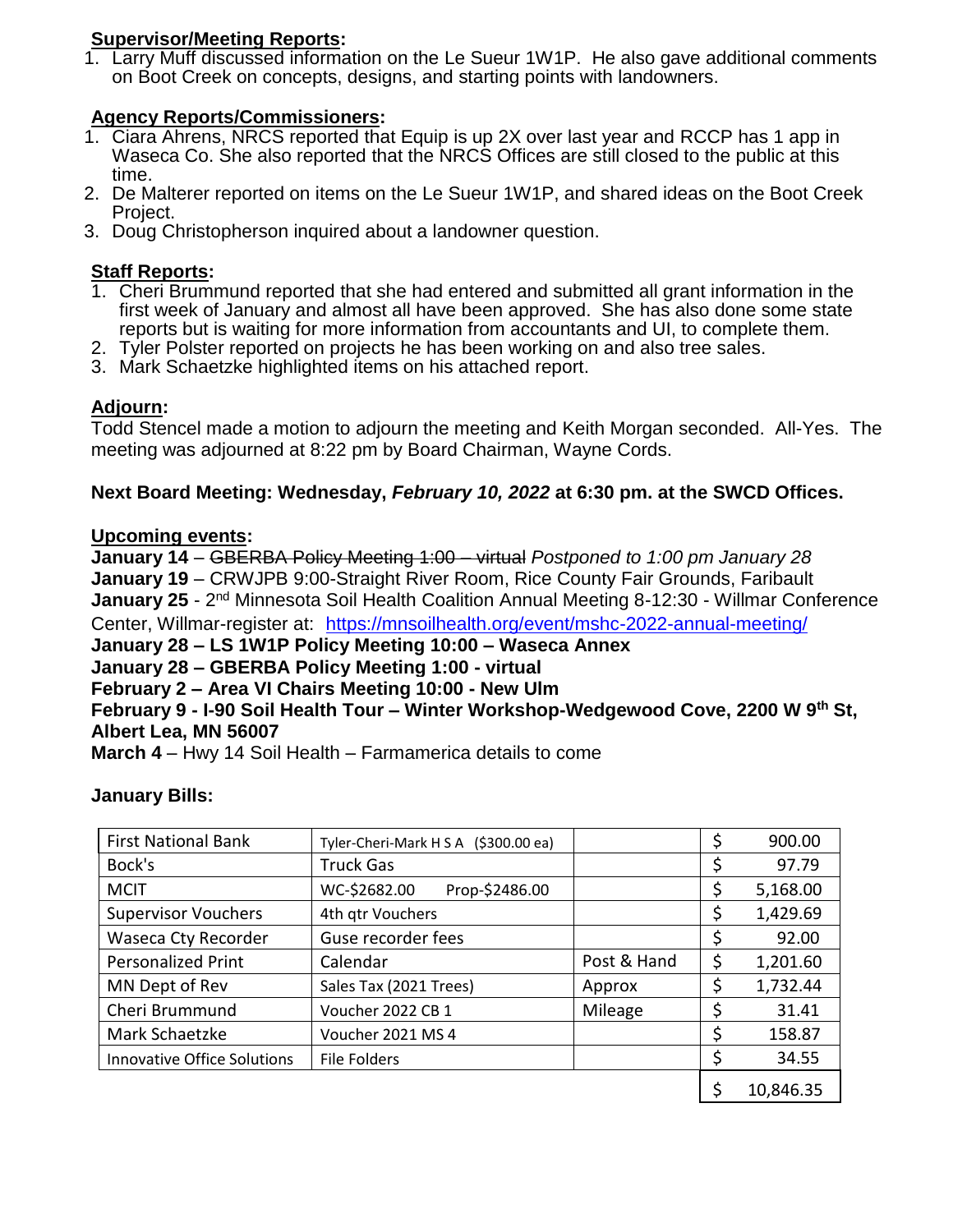## **2022 Reorganization Chart**

| 2021                       | <b>Position</b>                      | 2022                                  |  |
|----------------------------|--------------------------------------|---------------------------------------|--|
| <b>Wayne Cords</b>         | Chairman                             | <b>Wayne Cords</b>                    |  |
| <b>Scott Hildebrandt</b>   | Vice Chairman                        | <b>Scott Hildebrandt</b>              |  |
| <b>Todd Stencel</b>        | Treasurer                            | <b>Todd Stencel</b>                   |  |
| Keith Morgan               | Secretary                            | Keith Morgan                          |  |
| Larry Muff                 | Member                               | Larry Muff                            |  |
|                            | <b>Check Signing Authority</b>       |                                       |  |
| <b>Wayne Cords</b>         | <b>Check Signing Authority</b>       | <b>Wayne Cords</b>                    |  |
| <b>Scott Hildebrandt</b>   | <b>Check Signing Authority</b>       | <b>Scott Hildebrandt</b>              |  |
| <b>Todd Stencel</b>        | <b>Check Signing Authority</b>       | <b>Todd Stencel</b>                   |  |
| Keith Morgan               | <b>Check Signing Authority</b>       | Keith Morgan                          |  |
| Larry Muff                 | <b>Check Signing Authority</b>       | Larry Muff                            |  |
| Cheri Brummund             | <b>Check Signing Authority</b>       | Cheri Brummund                        |  |
|                            | <b>On Line Banking Authority</b>     |                                       |  |
| <b>Wayne Cords</b>         | On Line Banking Authority            | <b>Wayne Cords</b>                    |  |
| Cheri Brummund             | On Line Banking Authority            | Cheri Brummund                        |  |
|                            | <b>Committees &amp; Appointments</b> |                                       |  |
| <b>Scott Hildebrandt</b>   | Personnel                            | <b>Scott Hildebrandt</b>              |  |
| <b>Wayne Cords</b>         | Personnel                            | <b>Wayne Cords</b>                    |  |
| Keith Morgan               | <b>Budget &amp; Finance</b>          | Keith Morgan                          |  |
| <b>Wayne Cords</b>         | <b>Budget &amp; Finance</b>          | <b>Wayne Cords</b>                    |  |
| <b>Todd Stencel</b>        | <b>County Water Plan</b>             | <b>Todd Stencel</b>                   |  |
| <b>Wayne Cords</b>         | <b>GBERBA</b>                        | <b>Wayne Cords</b>                    |  |
| Larry Muff                 | <b>SCTSA</b>                         | Larry Muff                            |  |
| <b>Scott Hildebrandt</b>   | <b>Waseca Lakes Assoc</b>            | <b>Scott Hildebrandt</b>              |  |
| <b>Wayne Cords</b>         | Lake Elysian Assoc                   | <b>Wayne Cords</b>                    |  |
| <b>Todd Stencel</b>        | <b>Commissioner Contact</b>          | <b>Todd Stencel</b>                   |  |
| Keith Morgan               | <b>CRP</b>                           | Keith Morgan<br>Alt-Scott Hildebrandt |  |
|                            |                                      | Keith Morgan                          |  |
| Keith Morgan               | CR-1W1P                              | Alt-Scott Hildebrandt                 |  |
| Larry Muff                 | <b>LRWN</b>                          | Larry Muff                            |  |
| Larry Muff & Todd Stencel  | <b>LS-1W1P</b>                       | Larry Muff & Todd Stencel             |  |
|                            | <b>Annual Approvals</b>              |                                       |  |
| 2nd Thurs 6:30             | <b>Meeting Date &amp; Time</b>       | $2nd$ Thurs 6:30                      |  |
| \$75/\$90 .56/mi-IRS       | Compensation                         | \$75/\$90 .585/mi-IRS                 |  |
| <b>First National Bank</b> | <b>Financial Institution</b>         | <b>First National Bank</b>            |  |
| <b>Waseca County News</b>  | Newspaper                            | New Richland Star                     |  |
| <b>KOWZ</b>                | <b>Radio Station</b>                 | <b>KOWZ</b>                           |  |